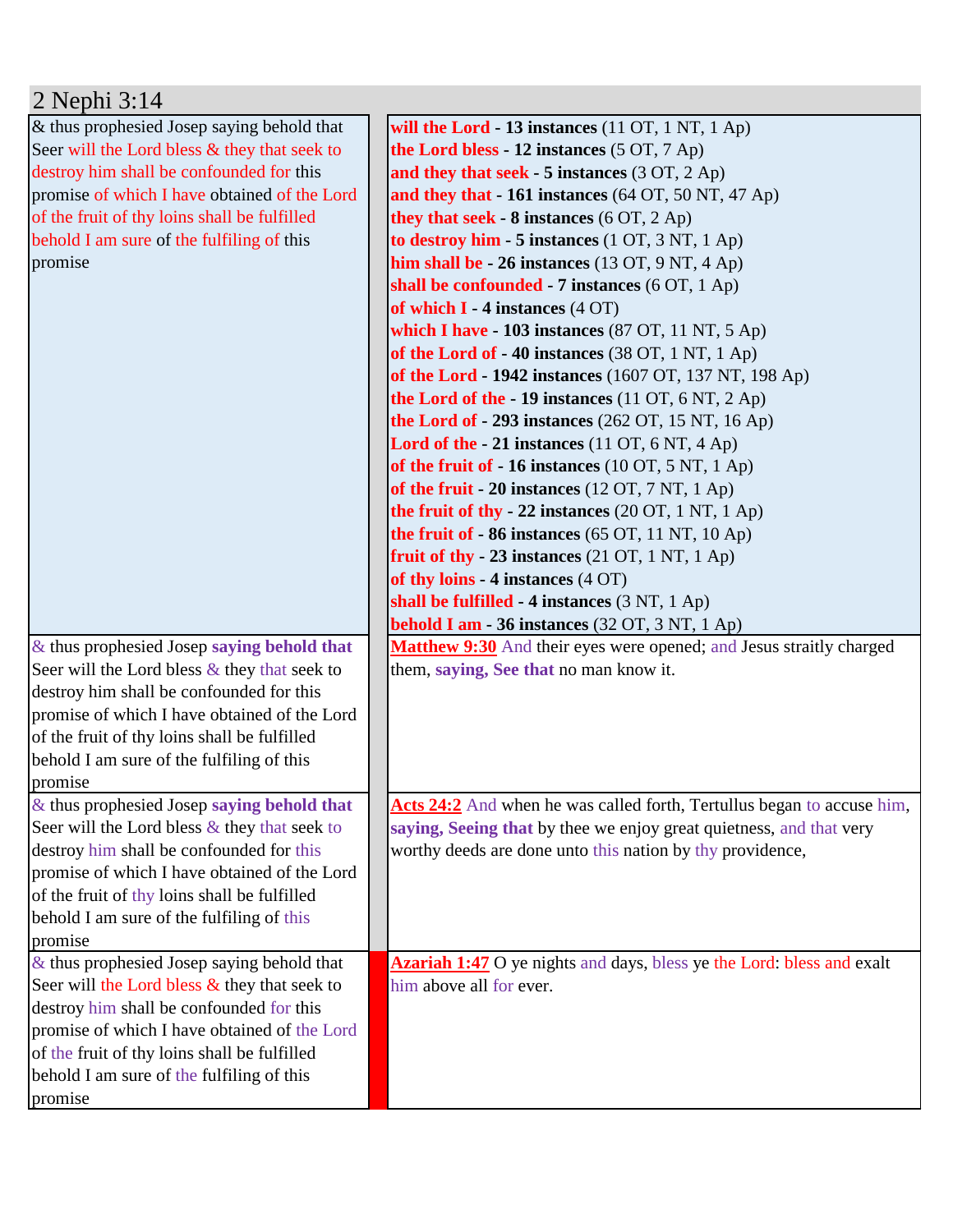| $\&$ thus prophesied Josep saying behold that   | <b>Ecclesiasticus 4:12</b> He that loveth her loveth life; and they that seek to |
|-------------------------------------------------|----------------------------------------------------------------------------------|
| Seer will the Lord bless $\&$ they that seek to | her early shall be filled with joy.                                              |
| destroy him shall be confounded for this        |                                                                                  |
| promise of which I have obtained of the Lord    |                                                                                  |
| of the fruit of thy loins shall be fulfilled    |                                                                                  |
| behold I am sure of the fulfiling of this       |                                                                                  |
| promise                                         |                                                                                  |
| & thus prophesied Josep saying behold that      | <b>Zechariah 12:9</b> And it shall come to pass in that day, that I will seek to |
| Seer will the Lord bless & they that seek to    | destroy all the nations that come against Jerusalem.                             |
| destroy him shall be confounded for this        |                                                                                  |
| promise of which I have obtained of the Lord    |                                                                                  |
| of the fruit of thy loins shall be fulfilled    |                                                                                  |
| behold I am sure of the fulfiling of this       |                                                                                  |
| promise                                         |                                                                                  |
| & thus prophesied Josep saying behold that      | <b>Isaiah 1:29</b> For they shall be ashamed of the oaks which ye have desired,  |
| Seer will the Lord bless & they that seek to    | and ye shall be confounded for the gardens that ye have chosen.                  |
| destroy him shall be confounded for this        |                                                                                  |
| promise of which I have obtained of the Lord    |                                                                                  |
| of the fruit of thy loins shall be fulfilled    |                                                                                  |
| behold I am sure of the fulfiling of this       |                                                                                  |
| promise                                         |                                                                                  |
| & thus prophesied Josep saying behold that      | Psalm 69:6 Let not them that wait on thee, O Lord GOD of hosts, be               |
| Seer will the Lord bless & they that seek to    | ashamed for my sake: let not those that seek thee be confounded for my           |
| destroy him shall be confounded for this        | sake, O God of Israel.                                                           |
| promise of which I have obtained of the Lord    |                                                                                  |
| of the fruit of thy loins shall be fulfilled    |                                                                                  |
| behold I am sure of the fulfiling of this       |                                                                                  |
| promise                                         |                                                                                  |
| & thus prophesied Josep saying behold that      | <b>Exodus 32:34</b> Therefore now go, lead the people unto the place of which    |
| Seer will the Lord bless & they that seek to    | I have spoken unto thee: behold, mine Angel shall go before thee:                |
| destroy him shall be confounded for this        | nevertheless in the day when I visit I will visit their sin upon them.           |
| promise of which I have obtained of the Lord    |                                                                                  |
| of the fruit of thy loins shall be fulfilled    |                                                                                  |
| behold I am sure of the fulfiling of this       |                                                                                  |
| promise                                         |                                                                                  |
| & thus prophesied Josep saying behold that      | <b>Psalm 97:5</b> The hills melted like wax at the presence of the LORD, at      |
| Seer will the Lord bless & they that seek to    | the presence of the Lord of the whole earth.                                     |
| destroy him shall be confounded for this        |                                                                                  |
| promise of which I have obtained of the Lord    |                                                                                  |
| of the fruit of thy loins shall be fulfilled    |                                                                                  |
| behold I am sure of the fulfiling of this       |                                                                                  |
| promise                                         |                                                                                  |